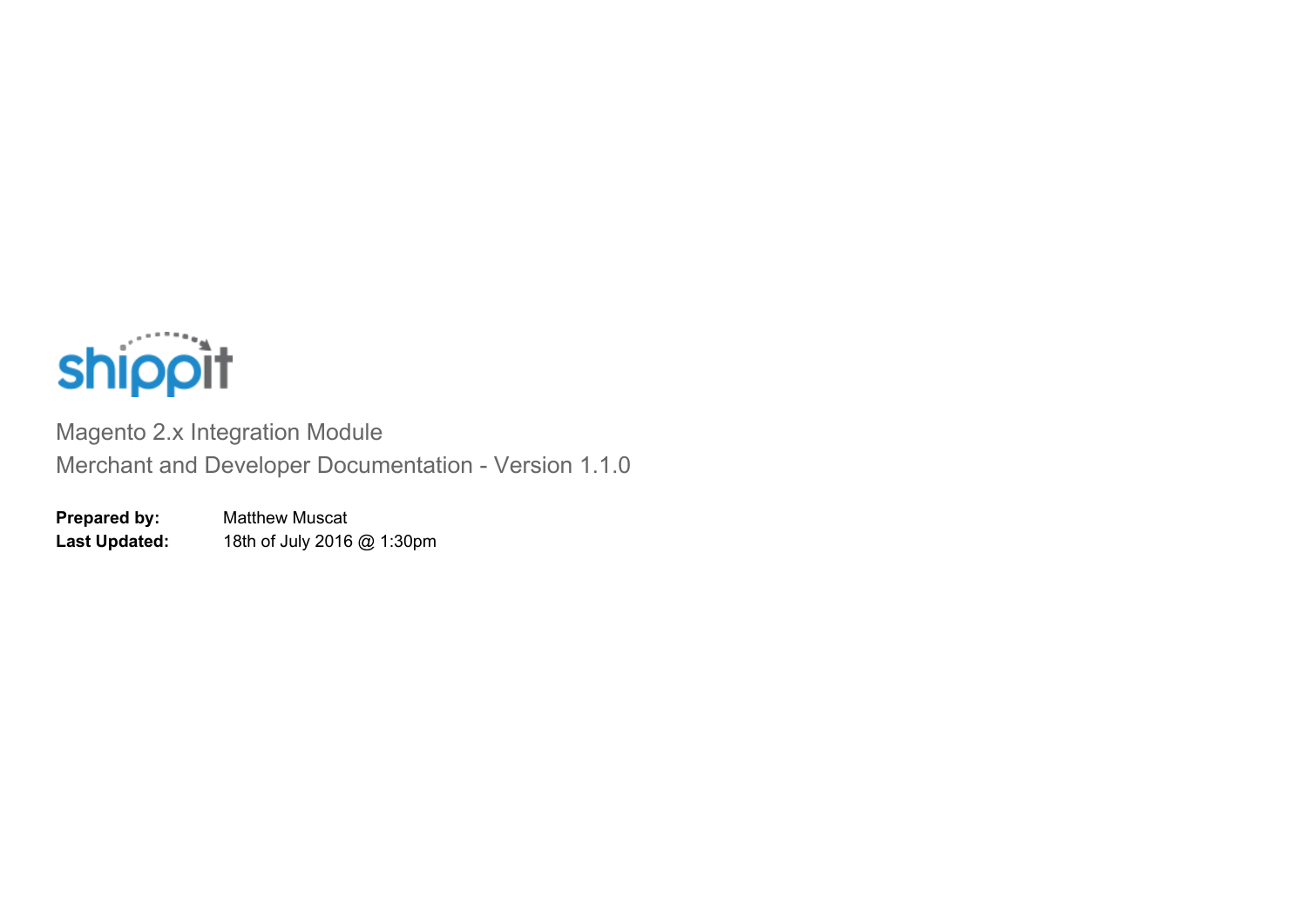# Table of Contents

Module [Configuration](#page-2-0) [Shippit](#page-2-1) General [Settings](#page-3-0) **Checkout Options** [Order](#page-3-1) Sync [Shipping](#page-5-0) Sync [Shipping](#page-6-0) Method **[Shippit](#page-7-0)** Custom [Integrations](#page-8-0) Event [Listener](#page-9-0) Method Event [Name](#page-9-1) **[Description](#page-9-2) [Parameters](#page-9-3)** [Example](#page-11-0) Code Model API [Method](#page-11-1) [Model](#page-12-0) Class **[Function](#page-12-1) [Description](#page-12-2) [Parameters](#page-12-3)** [Example](#page-14-0) Code

# *References*

- "The Platform" refers to the Shippit Platform, located at Shippit.com
- "Magento" refers to the Magento eCommerce Platform, version 2.x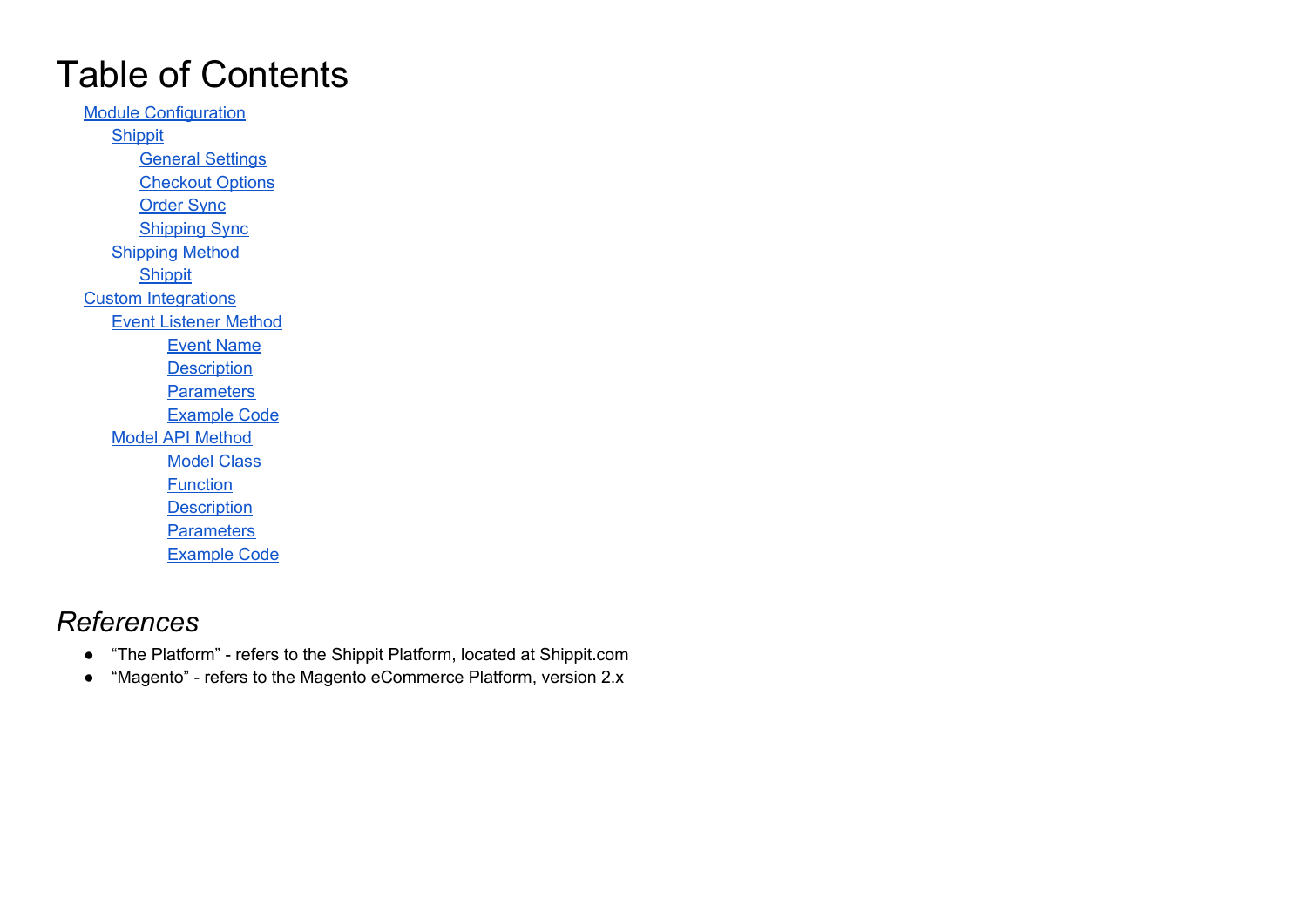# <span id="page-2-0"></span>Module Configuration

# <span id="page-2-1"></span>Shippit

The Shippit Module Configuration sections enables you to set the general settings of the overall module, as well as your preferences on how you would like the module to operate in the relevant feature areas.

The Shippit Module Configuration is split into 3 sections, each representing a certain area of the store or functionality covered by the Shippit module.

| Store View: Default Config v | $\bullet$               |                                               |                                                                                 |                                 | <b>Save Config</b> |
|------------------------------|-------------------------|-----------------------------------------------|---------------------------------------------------------------------------------|---------------------------------|--------------------|
| <b>GENERAL</b>               | $\checkmark$            | <b>General Settings</b>                       |                                                                                 |                                 | $\odot$            |
| CATALOG                      | $\check{~}$             | Enabled                                       | Yes                                                                             | $\mathbf v$                     |                    |
| <b>CUSTOMERS</b>             | $\checkmark$            | [website]<br>API Key                          | ## API KEY HERE ##                                                              |                                 |                    |
| <b>SALES</b>                 | $\widehat{\phantom{0}}$ | [website]<br>Environment                      | Sandbox                                                                         | $_{\rm v}$                      |                    |
| Sales                        |                         | [website]<br>Debug Mode                       | Yes                                                                             | $\mathbf v$                     |                    |
| Sales Emails                 |                         | [website]                                     |                                                                                 |                                 |                    |
| PDF Print-outs               |                         | Order Sync                                    |                                                                                 |                                 | $\odot$            |
| Tax                          |                         | Enabled<br>[website]                          | Yes                                                                             | $_{\rm v}$                      |                    |
| Checkout                     |                         | Mode<br>[website]                             | Scheduled                                                                       | $\star$                         |                    |
|                              |                         | Send All Orders to Shippit<br>[website]       | Yes - All Orders                                                                | $\mathbf{v}$                    |                    |
| <b>Shipping Settings</b>     |                         | Send Product Location to Shippit<br>[website] | No                                                                              | $\scriptstyle\rm v$             |                    |
| Multishipping Settings       |                         | <b>Product Location Attribute Code</b>        | No                                                                              | $\star$                         |                    |
| <b>Shipping Methods</b>      |                         | [website]                                     | The Product Attribute to be used for location information on Shippit Pick Slips |                                 |                    |
| Shippit                      |                         | Shipping Method Mapping<br>[website]          | <b>Shipping Method</b>                                                          | Shippit<br>Service Class Action |                    |
| Google API                   |                         |                                               | [freeshipping] Free<br>$\star$                                                  | û<br>Expr<br>$\mathbf{v}$       |                    |
| Payment Methods              |                         |                                               | [tablerate] Table Rate<br>$\mathbf v$                                           | û<br>Expr<br>$\mathbf v$        |                    |
| <b>SERVICES</b>              | $\check{~}$             |                                               |                                                                                 |                                 |                    |
| <b>ADVANCED</b>              | $\check{~}$             |                                               | [flatrate] Fixed<br>$\mathbf v$                                                 | û<br>Expr<br>$\mathbf{v}$       |                    |
|                              |                         |                                               | Add                                                                             |                                 |                    |
|                              |                         |                                               | A mapping of the Magento Shipping Methods to Shippit Services classes           |                                 |                    |
|                              |                         | <b>Shipping Sync</b>                          |                                                                                 |                                 | $\odot$            |
|                              |                         |                                               | Yes                                                                             | $\mathbf v$                     |                    |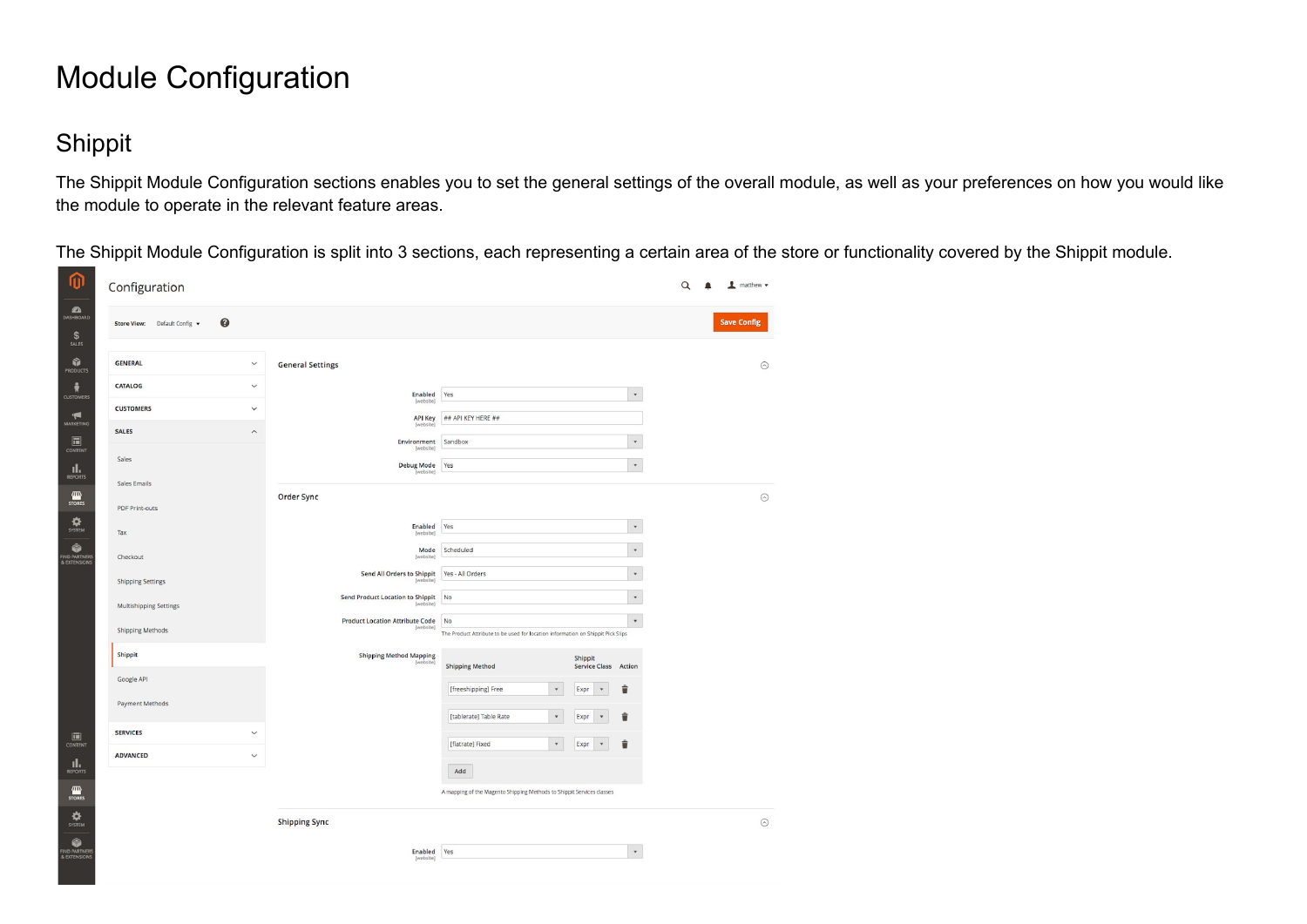# <span id="page-3-0"></span>General Settings

The "General Settings" section covers the global Shippit Module configuration options - that is, any options set here take effect on all other sections as well.

#### **● Enabled**

Allows you to enable or disable Shippit functionality in your store. Note, disabling this area will also disable all Shippit module functionality, including Checkout Options, Order Sync, Shipping Sync and Live Quoting.

### **● API Key**

The API Key to be used for all Shippit functionality - this API Key is used for Live Quoting, Order Sync and Shipping Sync. When saving the Shippit Configuration.

Note: The module will check to ensure that the API Key entered is valid. A message is shown in the notification area indicating a success or failure.

#### **● Environment**

The environment the the module should communicate with - valid options include "Live" and "Sandbox". The Sandbox environment is available for testing the module and it's functionality with your store.

#### **● Debug Mode**

A flag enabling Shippit and your development team to view the module operations. All logging activity is captured and provided in a "shippit.log" file in the "/var/logs" directory.

Shippit will receive a copy of the logging activity via the Bugsnag integration built in to the module

- $\circ$  If set to "Yes", the module will capture all module activity, include informational and debug messages
- If set to "No", the module will only capture error activity

# <span id="page-3-1"></span>Order Sync

The "Order Sync" section covers the options on how Shippit will display certain items during Checkout.

Order Sync functionality enables the module to communicate with the Shippit platform to automatically receive details on the order, shipping method selection and it's items.

### **● Enabled**

Allows you to enable or disable Order Sync functionality.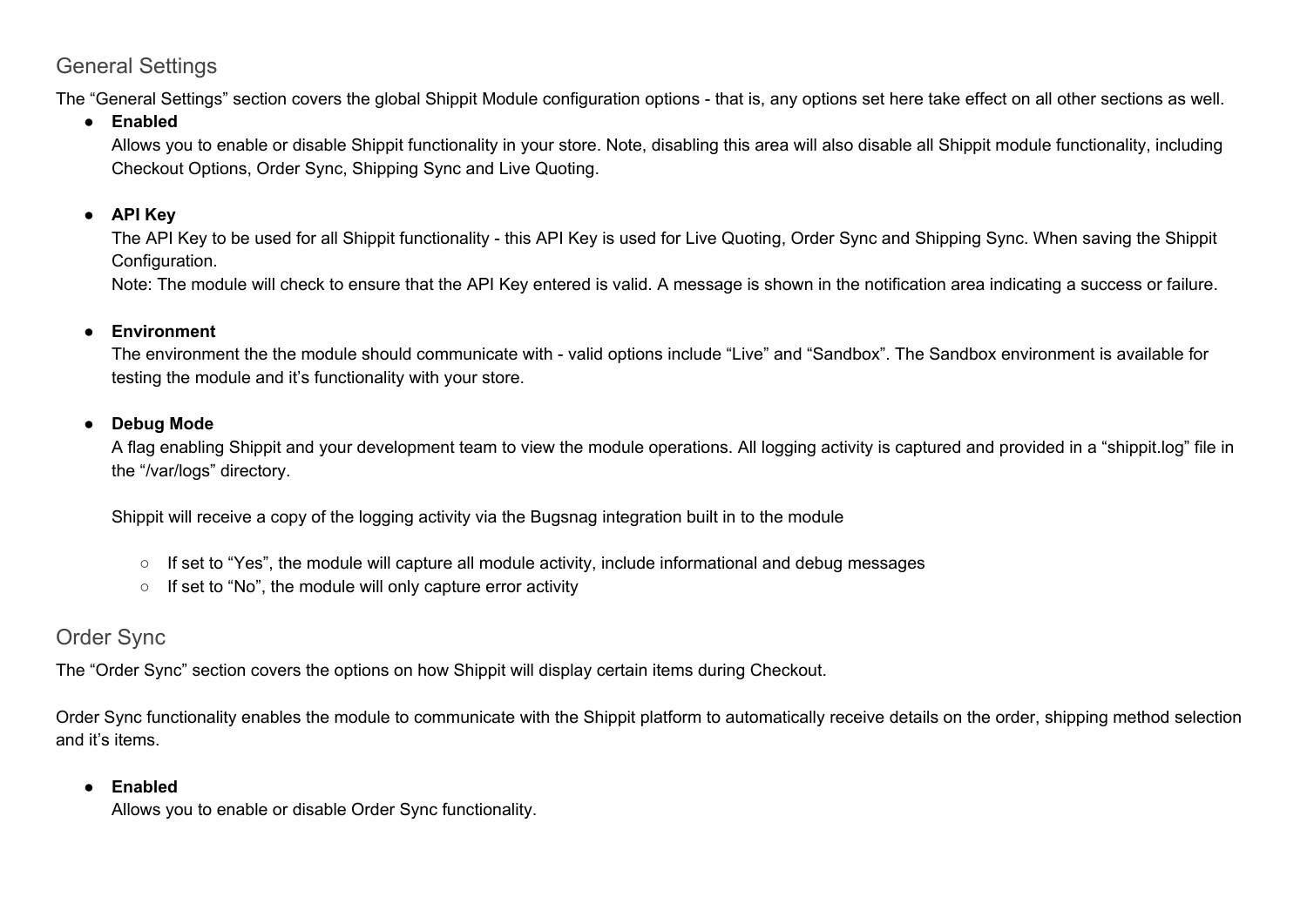#### **● Mode**

Allows you to specify how Orders should be synced with Shippit. Available options include…

#### **○ Realtime**

Orders are synced with Shippit as soon as they are received

**○ Scheduled**

Orders are synced with Shippit in the background using Magento's cron scheduler - if an order has a priority option selected, the order is synced immediately

**○ Custom**

For Custom Solutions - Orders are not automatically added to the Shippit Order queue when received - used when custom logic or business rules are required to determine when an order can be synced with Shippit

Some Important Notes…

- If a Realtime sync event fails, the system will process this on the next scheduled run
- For any orders that use a "Priority" shipping service, they will be synced immediately, regardless of the "Realtime" or "Scheduled" setting
	- If the sync mode is "Custom", the order will not be synced immediately
	- If the order is not yet "processing", the order will not be synced immediately
- Shippit automatically schedules an order syncs for all pending orders every 5 minutes only orders that are with a status of "pending" and relate to an order in the state of "processing" is processed by the schedule.
- All order syncs are attempted upto a maximum of 5 times, upon which they are transitioned to a status of "failed"
- The "Shippit Order Sync" page can be used to re-attempt syncs with items re-attempting a scheduled sync will reset the attempt count to 0.

#### **● Send All Orders to Shippit**

Allows you to Send All Orders to Shippit, regardless of the Shipping Method selected during checkout. Available options include…

● **Yes - All Orders**

All orders, regardless of their destination are synced with Shippit.

**● Yes - All Australian Orders**

All orders that have a shipping address destination for "Australia" are synced with Shippit.

**● No**

Only orders that utilise a Shippit Shipping Method, or use a mapped Shipping Method are synced with Shippit.

#### **● Send Product Locations To Shippit**

Allows you to send a product location to Shippit using a Magento Attribute Value on the product in the order. The Product Location is displayed on Shippit's Pack Slips.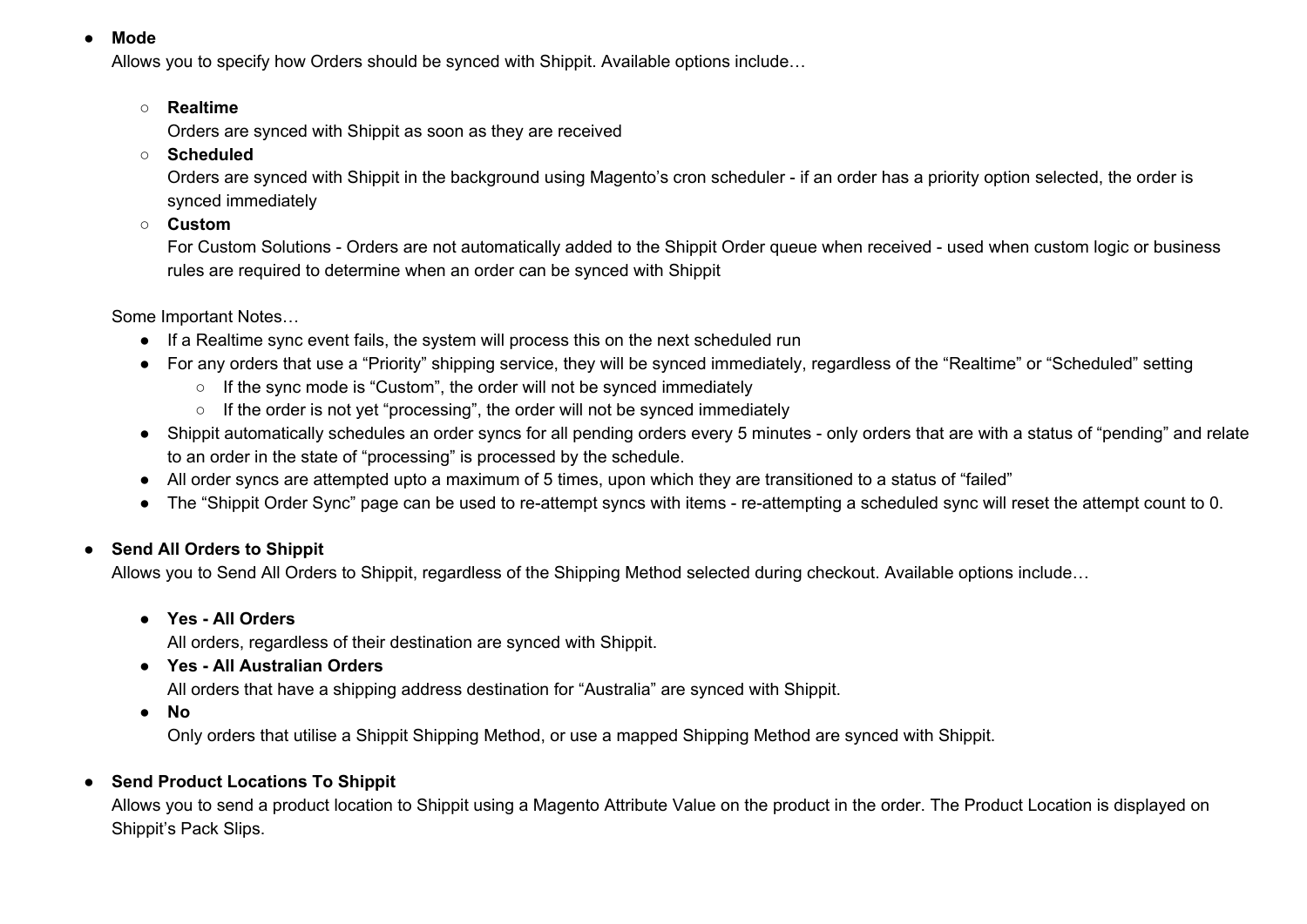#### **● Product Location Attribute Code**

The Product Attribute to be used for the Product Location.

#### **● Shipping Method Mapping**

Enables you to map other Shipping Methods with a Shippit Shipping Method. Useful when you want to provide customers with options outside of live quoting, for example - Flat Rate Shipping or Free Shipping. You can select the Magento Shipping Method and map this with a Shippit Service Class.

## <span id="page-5-0"></span>Shipping Sync

The "Shipping Sync" section covers the options in regards to the Shipping Updates received by your Store from Shippit.

The module will update orders as Shipped automatically as you transition the order in Shippit's Systems. A order is marked as Shipped soon after a booking has been made in the Shippit Platform and the booking has reached the status of "Ready for Pickup".

#### **● Enabled**

Allows you to enable or disable Shipping Sync functionality.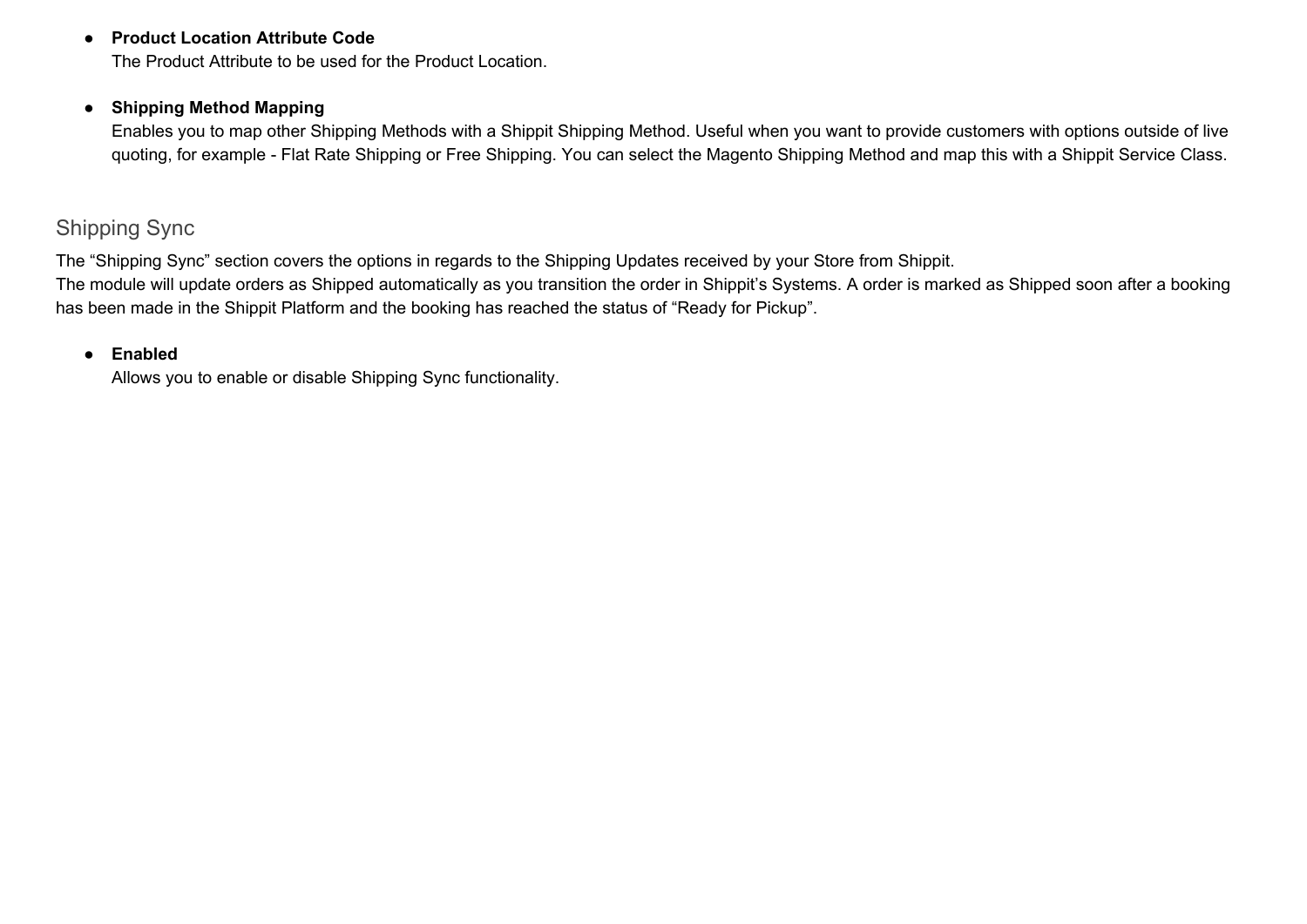# <span id="page-6-0"></span>Shipping Method

The Shippit Module adds a new "Shippit" shipping method in the Magento "Shipping Methods" configuration. This shipping method communicates directly with Shippit to provide live quoting based on the contents of the cart during a customer's visit to your store.

> $\odot$  $\odot$

| <b>GENERAL</b><br>CATALOG<br><b>CUSTOMERS</b><br><b>SALES</b><br>Sales<br>Sales Emails<br>PDF Print-outs<br>Tax<br>Checkout<br><b>Shipping Settings</b> | $\checkmark$<br><b>Flat Rate</b><br>$\checkmark$<br>Shippit<br>$\checkmark$<br>Enabled<br>[website]<br>$\widehat{\phantom{a}}$<br>Title<br>[store view]<br>Allowed Methods<br>[website] | Yes<br>Shippit<br>Standard<br>Express<br>Priority                                         | $\pmb{\mathrm{v}}$  | $\odot$ |
|---------------------------------------------------------------------------------------------------------------------------------------------------------|-----------------------------------------------------------------------------------------------------------------------------------------------------------------------------------------|-------------------------------------------------------------------------------------------|---------------------|---------|
|                                                                                                                                                         |                                                                                                                                                                                         |                                                                                           |                     |         |
|                                                                                                                                                         |                                                                                                                                                                                         |                                                                                           |                     | $\odot$ |
|                                                                                                                                                         |                                                                                                                                                                                         |                                                                                           |                     |         |
|                                                                                                                                                         |                                                                                                                                                                                         |                                                                                           |                     |         |
|                                                                                                                                                         |                                                                                                                                                                                         |                                                                                           |                     |         |
|                                                                                                                                                         |                                                                                                                                                                                         |                                                                                           |                     |         |
|                                                                                                                                                         |                                                                                                                                                                                         |                                                                                           |                     |         |
|                                                                                                                                                         |                                                                                                                                                                                         |                                                                                           |                     |         |
|                                                                                                                                                         |                                                                                                                                                                                         |                                                                                           |                     |         |
|                                                                                                                                                         |                                                                                                                                                                                         |                                                                                           |                     |         |
|                                                                                                                                                         |                                                                                                                                                                                         |                                                                                           |                     |         |
|                                                                                                                                                         |                                                                                                                                                                                         |                                                                                           |                     |         |
| <b>Multishipping Settings</b>                                                                                                                           | <b>Maximum Timeslots</b><br>[website]                                                                                                                                                   | -- No Max Timeslots --                                                                    | $\bar{\mathbf{v}}$  |         |
| <b>Shipping Methods</b>                                                                                                                                 | <b>Filter by Enabled Products</b><br>[website]                                                                                                                                          | No                                                                                        | $\check{}$          |         |
| Shippit                                                                                                                                                 | <b>Filter by Product Attribute</b><br>[website]                                                                                                                                         | No                                                                                        | $\check{}$          |         |
| Google API                                                                                                                                              | <b>Ship to Applicable Countries</b><br>[website]                                                                                                                                        | All Allowed Countries                                                                     | $\bar{\phantom{a}}$ |         |
| Payment Methods                                                                                                                                         | <b>Ship to Specific Countries</b><br>[website]                                                                                                                                          | Afghanistan                                                                               |                     |         |
|                                                                                                                                                         |                                                                                                                                                                                         | Aland Islands                                                                             |                     |         |
| <b>SERVICES</b>                                                                                                                                         | $\checkmark$                                                                                                                                                                            | Albania<br>Algeria                                                                        |                     |         |
| ADVANCED                                                                                                                                                |                                                                                                                                                                                         | American Samoa                                                                            |                     |         |
|                                                                                                                                                         |                                                                                                                                                                                         | Andorra                                                                                   |                     |         |
|                                                                                                                                                         |                                                                                                                                                                                         | Angola                                                                                    |                     |         |
|                                                                                                                                                         |                                                                                                                                                                                         | Anguilla<br>Antarctica                                                                    |                     |         |
|                                                                                                                                                         |                                                                                                                                                                                         | Antiqua and Barbuda                                                                       |                     |         |
|                                                                                                                                                         |                                                                                                                                                                                         |                                                                                           |                     |         |
|                                                                                                                                                         | <b>Displayed Error Message</b><br>[store view]                                                                                                                                          | This shipping method is not available. To use this<br>shipping method, please contact us. |                     |         |
|                                                                                                                                                         |                                                                                                                                                                                         |                                                                                           |                     |         |
|                                                                                                                                                         |                                                                                                                                                                                         |                                                                                           |                     |         |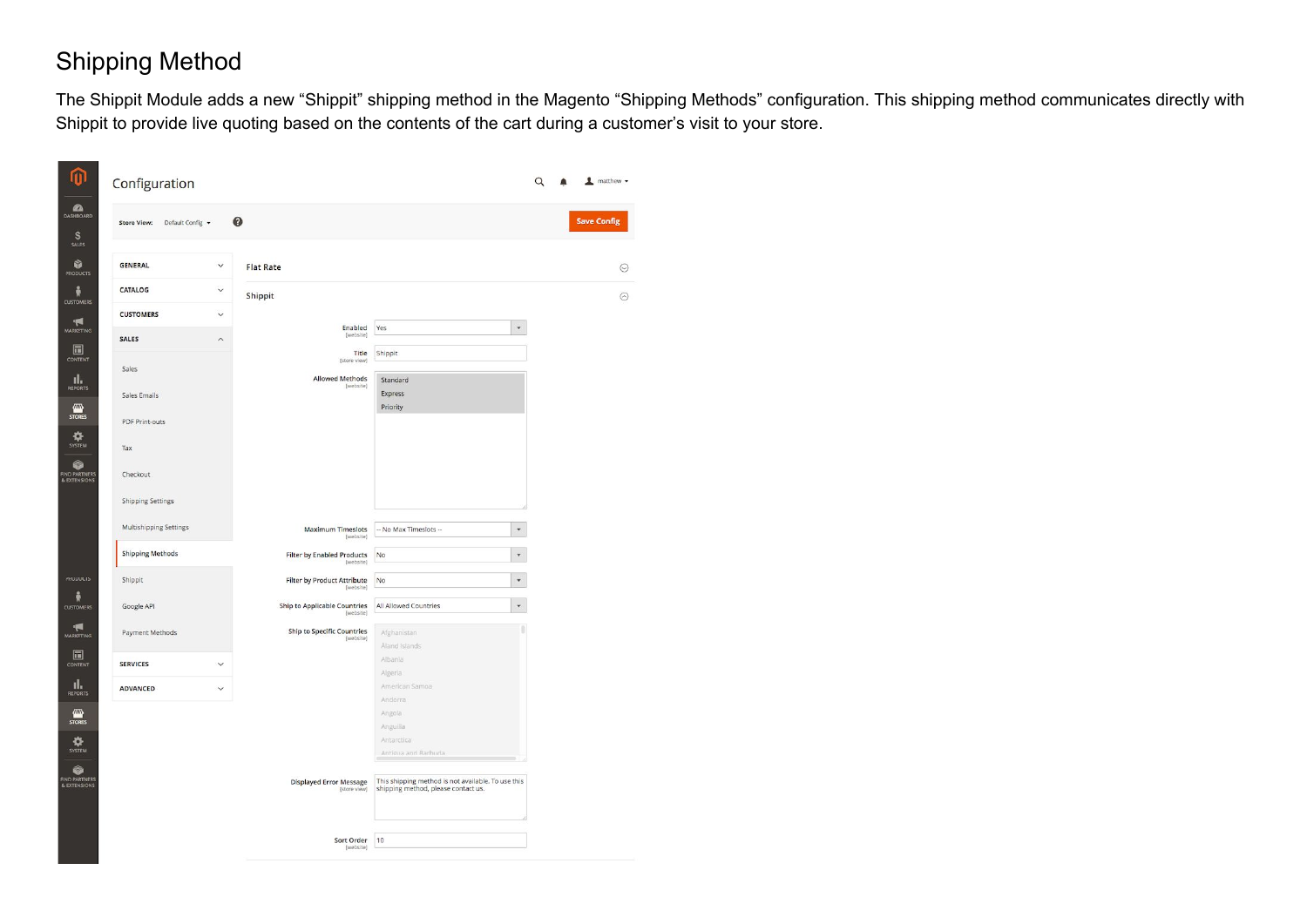# <span id="page-7-0"></span>Shippit

#### **● Enabled**

Allows you to enable or disable Shippit live quoting in your store. Note, disabling this area will prevent the option of utilising a "priority" delivery method, as this requires live quoting to determine the service availability.

#### **● Title**

Allows you to customise the display of the Shipping Options available via Shippit's Live Quoting.

#### **● Allowed Methods**

Allows you to specify the methods that should be displayed to customers when retrieving live quotes.

### **● Maximum Timeslots**

Allows you to specify the maximum amount of time slots displayed to customers for Priority Delivery Services. Priority Delivery Services will display an individual Shipping Option for every date / timeframe available.

#### **● Filter by Enabled Products**

Allows you to selectively provide live quoting when the cart contains only certain items.

#### **○ Enabled Products**

The products that are available for live quoting

#### **● Filter by Product Attributes**

Allows you to selectively provide live quoting for selected items based on a product attribute matching a specified value

#### **○ Product Attribute Code**

The product attribute code to use for the filtering

#### **○ Product Attribute Value**

The product attribute value that the product should match. Note: The \* character enables you to specify wildcard matching.

#### **● Ship to Applicable Countries**

Allows you to selectively provide quotes for specific countries. *Note: Currently, Shippit is only able to provide services to Australia*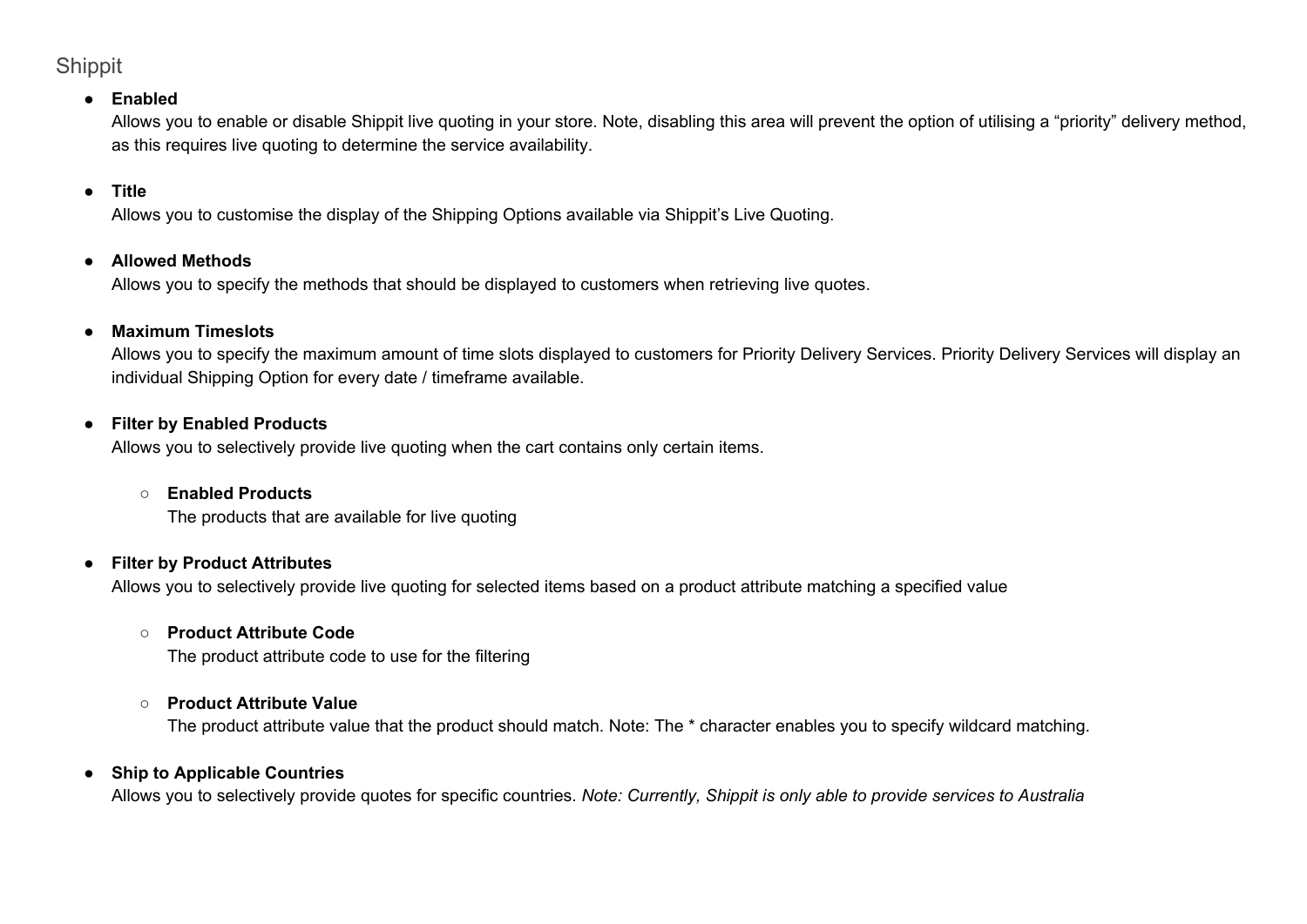#### **● Ship to Specific Countries**

The countries that live quoting should be active for. *Note: Currently, Shippit is only able to provide services to Australia*

#### **● Show Method if Not Applicable**

Allows you to specify if the Shipping option should be shown if there are no methods available.

#### **● Displayed Error Message**

Indicates the message to be displayed to customers when this shipping method is unavailable. Note: This option is only shown if the above value is set to "Yes".

#### **● Sort Order**

Allows you to specify the display sort order in relation to other Shipping Methods in the Magento Installation.

# <span id="page-8-0"></span>Custom Integrations

The Shippit Module custom integration feature enables merchants to implement custom logic in the Magento eCommerce Platform as to when an order should be synced with the Shippit Platform.

This functionality enables merchants and developers the flexibility to determine at what point the order should be synced with the Shippit Platform and determine what items and quantities should be sent to the Shippit Platform.

The custom integrations functionality has been built to provide you with a simple, efficient method of integrating with Shippit, without requiring the knowledge or expertise in handling API requests to Shippit's Systems.

We only require that you provide us with some basic details on what order you would like to sync, along with some custom options on specific items or shipping method, upon which the module will handle building the API request and adding it to the module's request queue.

Shippit provide two options for custom solutions, both options are similar in the arguments structure and will utilise the core module features, such as validation, queuing and handling the API request.

#### **1. Event Listener Method**

An event called `shippit add order` is listener to by the Shippit Module - this enable you easily call this event and pass over basic details.

#### **2. Model API Method**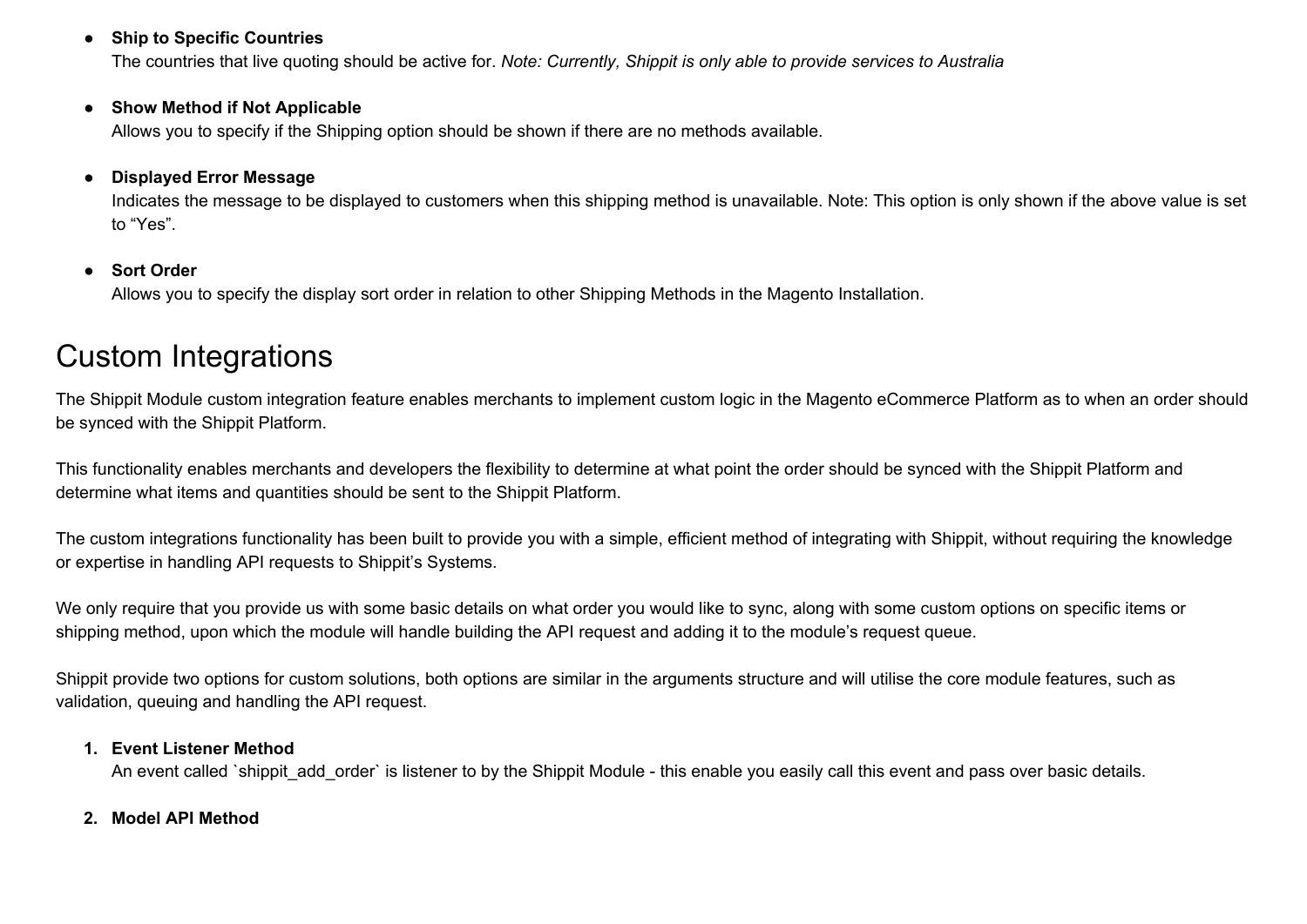Similar to the module event listener, a direct Model API method is available. This takes the same request format to the event listener, but enables you to retrieve the response of your request.

# <span id="page-9-0"></span>Event Listener Method

An event called `shippit add order` is listener to by the Shippit Module - this enable you easily call this event and pass over basic details.

<span id="page-9-1"></span>Details of the event, it's available parameters and example code are provided below.

Event Name

<span id="page-9-2"></span>shippit\_add\_order

#### **Description**

Enables merchants to trigger the event and pass order details to send an order to the Shippit Platform.

<span id="page-9-3"></span>**Parameters** 

| <b>Parameter Key</b> |         |              | <b>Type</b>   | <b>Required</b> | <b>Description</b>                                                                                                                                                                                                                                                                                                |  |
|----------------------|---------|--------------|---------------|-----------------|-------------------------------------------------------------------------------------------------------------------------------------------------------------------------------------------------------------------------------------------------------------------------------------------------------------------|--|
| order                |         |              | string object | <b>Yes</b>      | The Magento Order Entity ID or Order Object                                                                                                                                                                                                                                                                       |  |
| items                |         |              | array         | <b>No</b>       | An array of the items to be sent to the Shippit Platform, if this<br>value is empty, all items pending shipment are sent to Shippit                                                                                                                                                                               |  |
|                      | item[x] |              | array         |                 | An array of the item details                                                                                                                                                                                                                                                                                      |  |
|                      |         | item[x][sku] | string        | Yes             | The product sku                                                                                                                                                                                                                                                                                                   |  |
|                      |         |              |               |                 | Notes:<br>either id or sku is required                                                                                                                                                                                                                                                                            |  |
|                      |         | item[x][qty] | integer       | <b>No</b>       | The quantity to be sent to Shippit                                                                                                                                                                                                                                                                                |  |
|                      |         |              |               |                 | Notes:<br>If no value is provided, this defaults to the amount<br>$\overline{\phantom{a}}$<br>pending delivery according to Magento<br>The value sent to Shippit will be the maximum amount<br>that is pending delivery according to Magento, that is, if<br>you provide a value of "10" for an item that has "5" |  |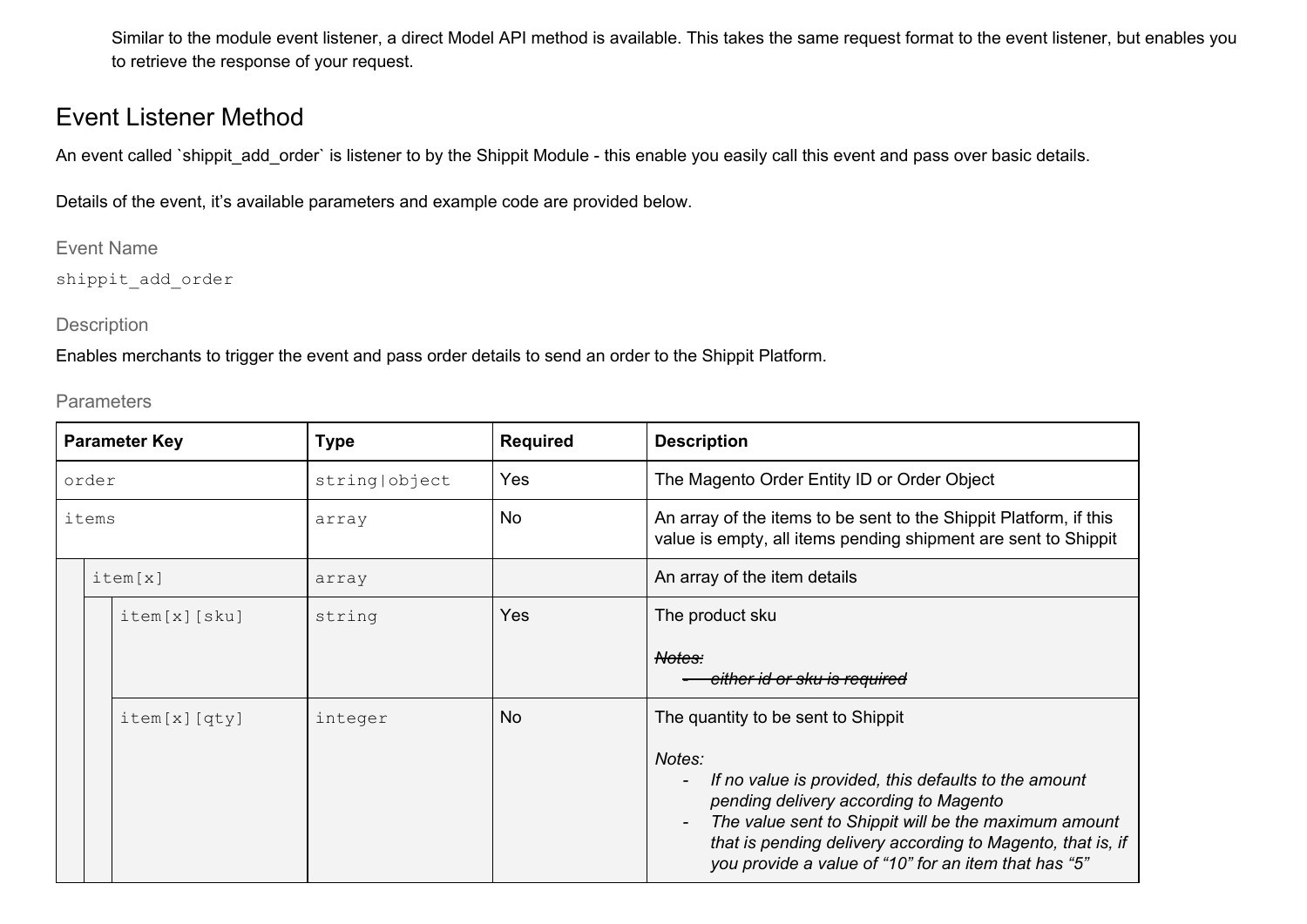|                 |                   |        |           | pending delivery, "5" will be sent to Shippit                                                                                                                                                                                                                                                                                                                                                                                                                                                                                                                                                                                       |
|-----------------|-------------------|--------|-----------|-------------------------------------------------------------------------------------------------------------------------------------------------------------------------------------------------------------------------------------------------------------------------------------------------------------------------------------------------------------------------------------------------------------------------------------------------------------------------------------------------------------------------------------------------------------------------------------------------------------------------------------|
|                 | item[x][location] | string | <b>No</b> | For Custom Solutions - the warehouse location                                                                                                                                                                                                                                                                                                                                                                                                                                                                                                                                                                                       |
| shipping method |                   | string | <b>No</b> | The Shipping Method to be utilised for the request - the<br>passed value can be either a Shippit Service Class, or the<br>order shipping method.<br>If a value is not provided, or an invalid value is provided, this<br>defaults to the "Standard" Shippit Service Class.<br>Valid options include<br>`standard`<br>`express`<br>`priority`<br>Order shipping method - uses mapping<br>configuration<br>Notes:<br>`priority` services are only available when an order has<br>a live quoting shipping method attached to the order -<br>this is due to requirements on checking priority service<br>availability dates + timeslots |
| api key         |                   | string | <b>No</b> | The API Key to be utilised for the request - if the value is not<br>provided, this defaults to the configured api_key value in the<br>Magento Admin                                                                                                                                                                                                                                                                                                                                                                                                                                                                                 |
|                 | sync mode         | string | <b>No</b> | The Sync mode to utilise, valid options include<br>`realtime`<br>Indicates the request should be made immediately, that<br>is, the request will run immediately<br>`scheduled`<br>Indicates the request should be added to the queue,<br>that is, the request will run in the next sync run (every 5<br>minutes)<br>Notes:<br>The default value of "scheduled" is used if no value is<br>$\blacksquare$<br>provided<br>`Realtime` sync mode is only recommended for                                                                                                                                                                 |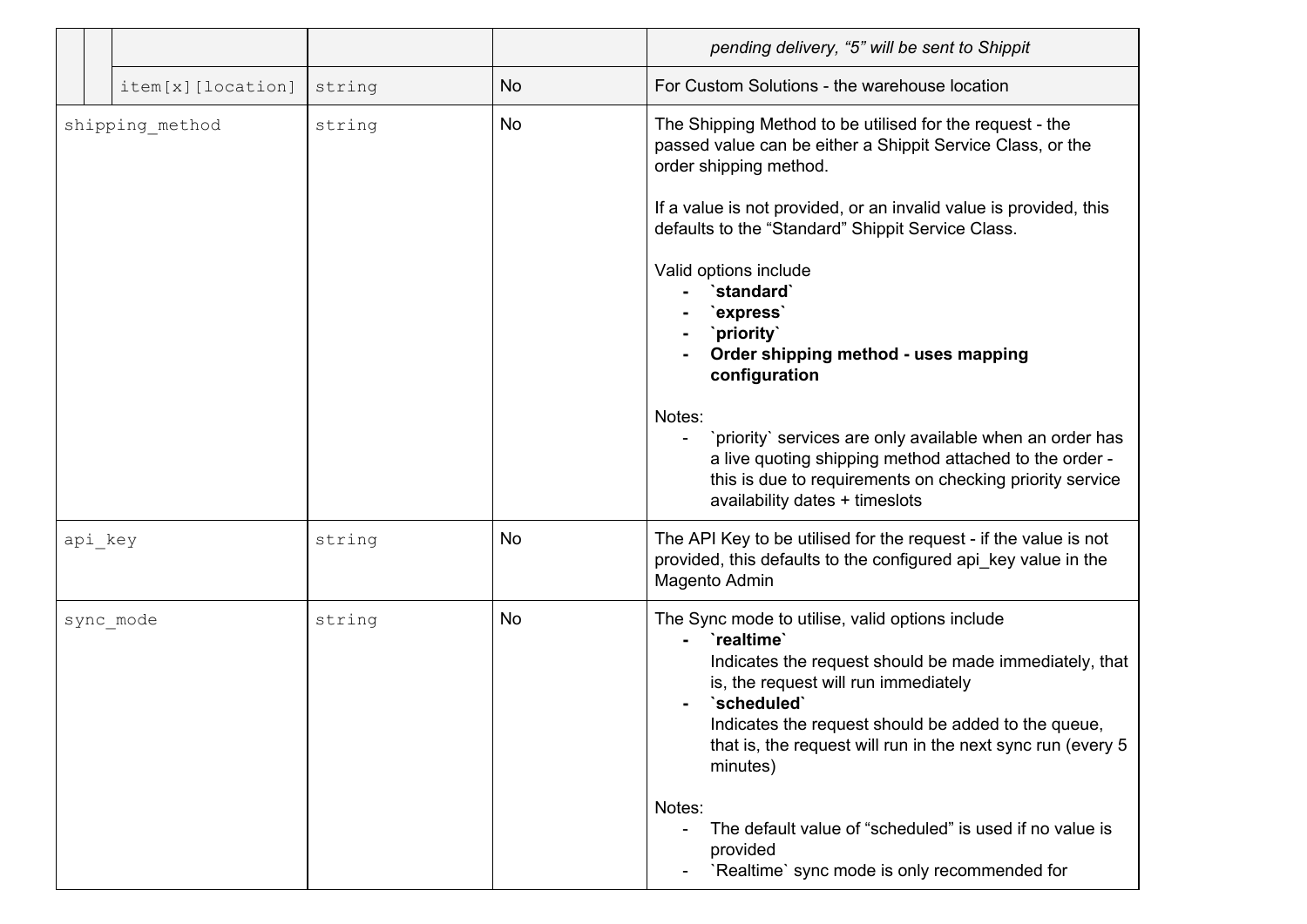|                       |         |     | immediate actions, bulk actions should utilise the<br>`scheduled` mode                                                                                                                                                             |
|-----------------------|---------|-----|------------------------------------------------------------------------------------------------------------------------------------------------------------------------------------------------------------------------------------|
| display notifications | boolean | No. | A flag indicating if notifications should be shown in the<br>Magento interface - useful if you are running manual actions<br>and require visual confirmation in the Magento Admin - if no<br>value is provided, defaults to false. |

#### <span id="page-11-0"></span>Example Code

```
// Sends an individual order to Shippit
$this->_eventManager->dispatch(
     'shippit add order',
     array(
           'order' \Rightarrow 4538, // Required
           'items' => array( // Optional - defaults to all items pending shipment if not passed
                array(
                      'sku' => 'sku-1', // Optional - either id or sku is required
                      'qty' => '1', // Optional - defaults to items remaining to be shipped on order
                      'weight' => '1', // Optional - defaults to item weight calculation based on qty
                      'location' => 'M1' // Optional - used for custom warehousing solutions
                \lambda),
           'shipping method' => 'express', // Optional - defaults to standard if no value is passed
           'sync mode' => 'realtime' // Optional - defaults to module configuration value
     )
);
```
# <span id="page-11-1"></span>Model API Method

A model api available under Shippit\_Shippit\_Model\_Shippit enables you to add orders to the request queue by simply calling the "addOrder" method and passing over basic details.

Details of the model api, it's available parameters and example code are provided below.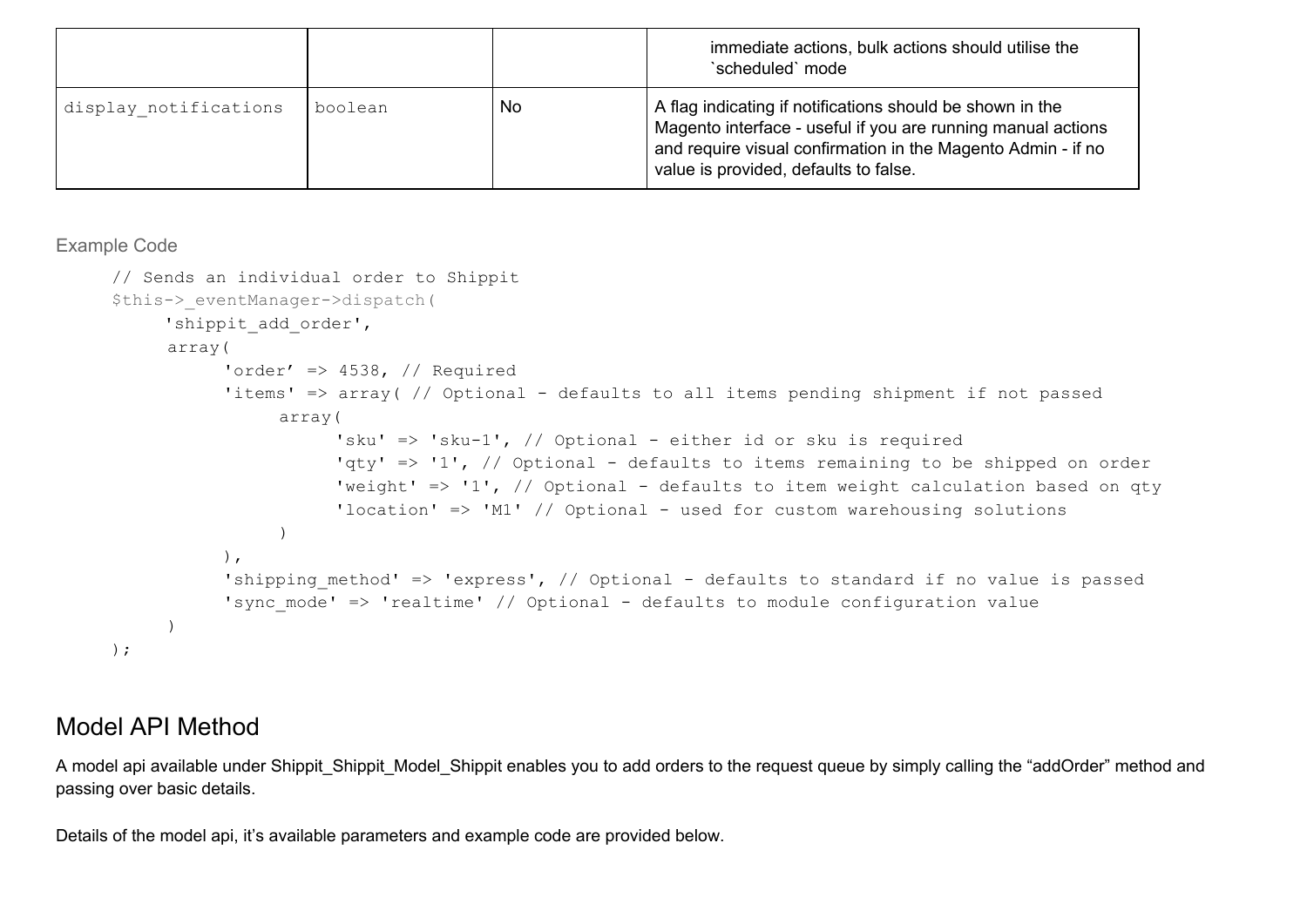## <span id="page-12-0"></span>Model Class

\Shippit\Shipping\Model\Shippit

Model Interface \Shippit\Shipping\Api\Request\ShippitInterface

## <span id="page-12-1"></span>Function

<span id="page-12-2"></span>addOrder

### Description

Enables merchants to call the model function and pass order details to send an order to the Shippit Platform.

### <span id="page-12-3"></span>**Parameters**

| <b>Parameter Key</b> |  |              | Type                                  | <b>Required</b> | <b>Description</b>                                                                                                                                                                                                                                                                                                                                                                                       |
|----------------------|--|--------------|---------------------------------------|-----------------|----------------------------------------------------------------------------------------------------------------------------------------------------------------------------------------------------------------------------------------------------------------------------------------------------------------------------------------------------------------------------------------------------------|
| order                |  |              | string object                         | Yes             | The Magento Order Entity ID or Order Object                                                                                                                                                                                                                                                                                                                                                              |
| items                |  |              | array                                 | No              | An array of the items to be sent to the Shippit Platform, if this<br>value is empty, all items pending shipment are sent to Shippit                                                                                                                                                                                                                                                                      |
| item[x]              |  |              | An array of the item details<br>array |                 |                                                                                                                                                                                                                                                                                                                                                                                                          |
|                      |  | item[x][sku] | string                                | Yes             | The product sku<br>Notes:                                                                                                                                                                                                                                                                                                                                                                                |
|                      |  |              |                                       |                 | either id or sku is required                                                                                                                                                                                                                                                                                                                                                                             |
|                      |  | item[x][qty] | integer                               | <b>No</b>       | The quantity to be sent to Shippit<br>Notes:<br>If no value is provided, this defaults to the amount<br>pending delivery according to Magento<br>The value sent to Shippit will be the maximum amount<br>$\overline{\phantom{a}}$<br>that is pending delivery according to Magento, that is, if<br>you provide a value of "10" for an item that has "5"<br>pending delivery, "5" will be sent to Shippit |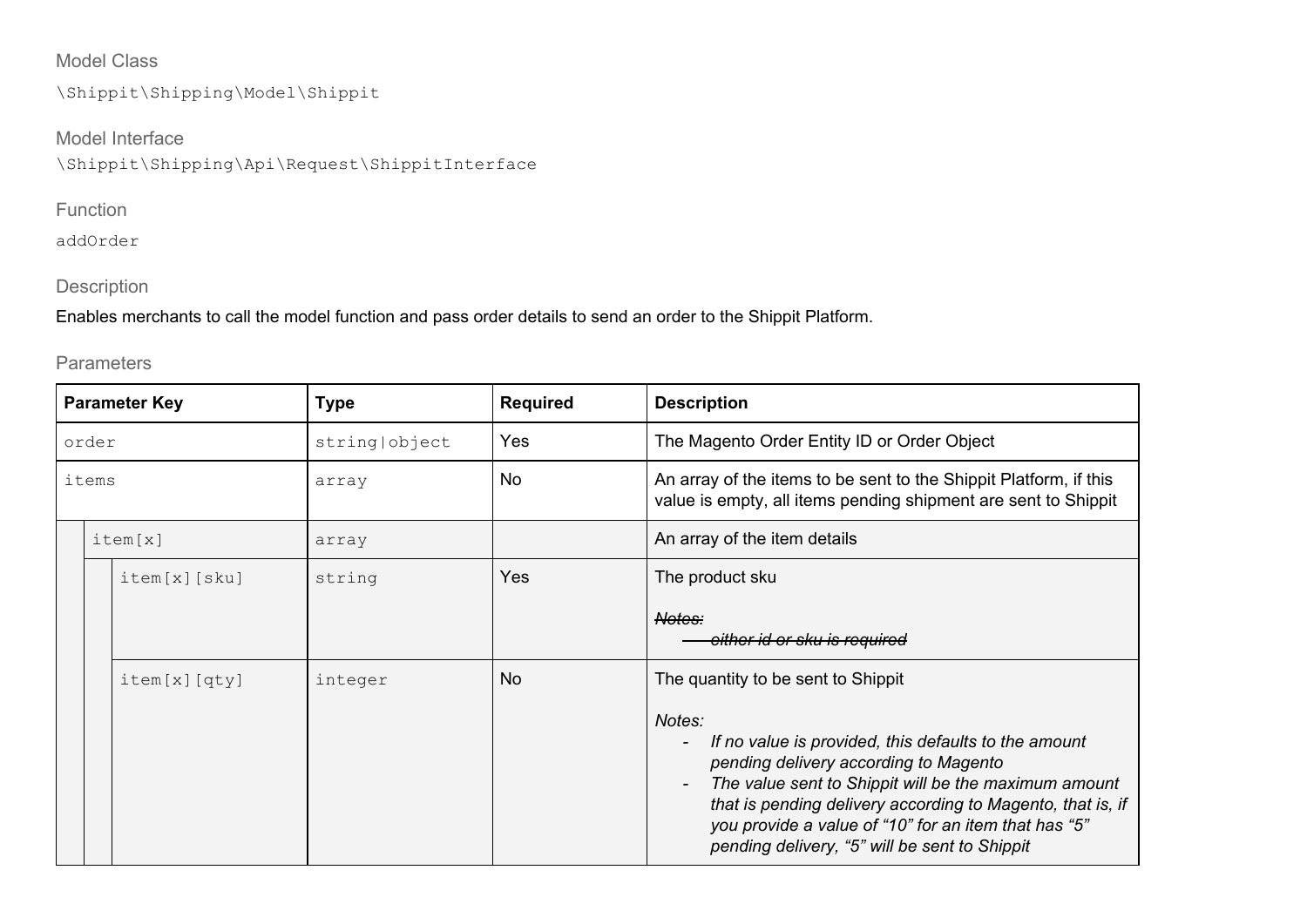|        | item[x][location] | string | <b>No</b> | For Custom Solutions - the warehouse location                                                                                                                                                                                                                                                                                                |
|--------|-------------------|--------|-----------|----------------------------------------------------------------------------------------------------------------------------------------------------------------------------------------------------------------------------------------------------------------------------------------------------------------------------------------------|
|        | shippingMethod    | string | No        | The Shipping Method to be utilised for the request - the<br>passed value can be either a Shippit Service Class, or the<br>order shipping method.<br>If a value is not provided, or an invalid value is provided, this<br>defaults to the "Standard" Shippit Service Class.<br>Valid options include<br>`standard`<br>`express`<br>`priority` |
|        |                   |        |           | Order shipping method - uses mapping<br>configuration                                                                                                                                                                                                                                                                                        |
|        |                   |        |           | Notes:<br>The default value of "scheduled" is used if no value is<br>provided<br>`priority` services are only available when an order has<br>a live quoting shipping method attached to the order -<br>this is due to requirements on checking priority service<br>availability dates + timeslots                                            |
| apiKey |                   | string | No        | The API Key to be utilised for the request - if the value is not<br>provided, this defaults to the configured api_key value in the<br>Magento Admin                                                                                                                                                                                          |
|        | syncMode          | string | No        | The Sync mode to utilise, valid options include<br>`realtime`<br>Indicates the request should be made immediately, that<br>is, the request will run immediately<br>'scheduled'<br>Indicates the request should be added to the queue,<br>that is, the request will run in the next sync run (every 5<br>minutes)                             |
|        |                   |        |           | Notes:<br>'Realtime' sync mode is only recommended for<br>immediate actions, bulk actions should utilise the<br>'scheduled' mode                                                                                                                                                                                                             |